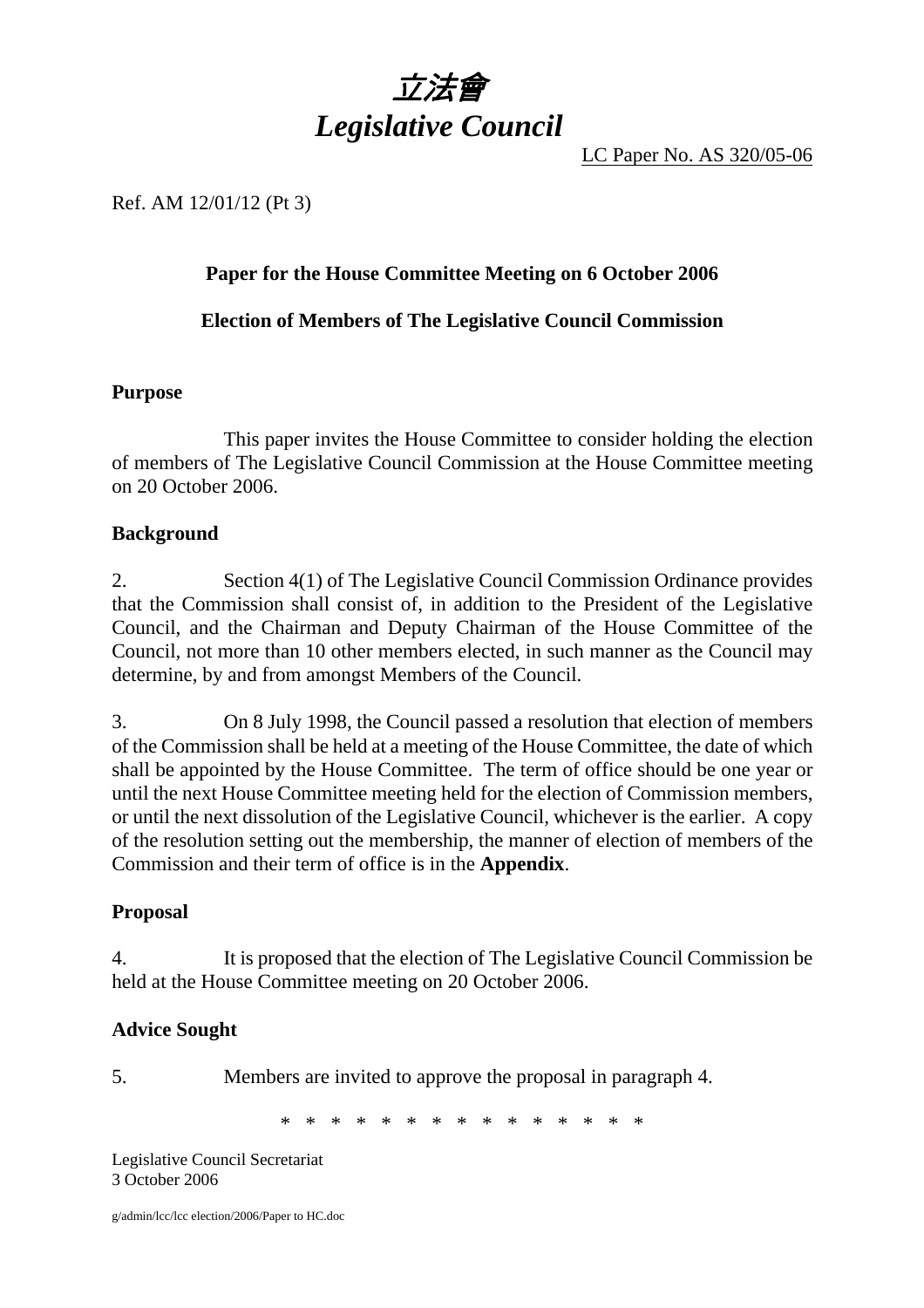# **THE LEGISLATIVE COUNCIL COMMISSION ORDINANCE**

## **RESOLUTION**

**\_\_\_\_\_\_\_\_\_\_\_\_\_\_\_\_\_\_\_\_\_\_\_\_\_\_\_\_\_\_\_\_\_\_\_** 

(Determination made under sections 4(1)(e) and 5(4) of The Legislative Council Commission Ordinance (Cap 443))

**\_\_\_\_\_\_\_\_\_\_\_\_\_\_\_\_\_\_\_\_\_\_\_\_\_\_\_\_\_\_\_\_\_\_\_\_** 

RESOLVED that with effect from 8 July 1998 the membership of The Legislative Council Commission, the election of members thereof and their term of office, be determined as follows :

## **Membership**

1. In accordance with section 4(1)(e) of The Legislative Council Commission Ordinance ("the Ordinance"), the maximum number of members to be elected shall be 10.

## **Manner of election**

2. An election of members referred to in section  $4(1)(e)$  of the Ordinance shall be held at a meeting of the House Committee, the date of which ("election date") shall be appointed by the House Committee.

3. The Legislative Council Secretariat shall issue a circular and a nomination form to the Members of the Legislative Council at least seven clear days before the election date, inviting nominations to be made.

4. Each nomination form shall be for the nomination of one Member and shall be signed by one Member as the proposer, one Member as the seconder, and by the nominee Member to signify his consent to the nomination.

5. Duly completed nomination forms shall be delivered to the Legislative Council Secretariat at least three clear days before the election date.